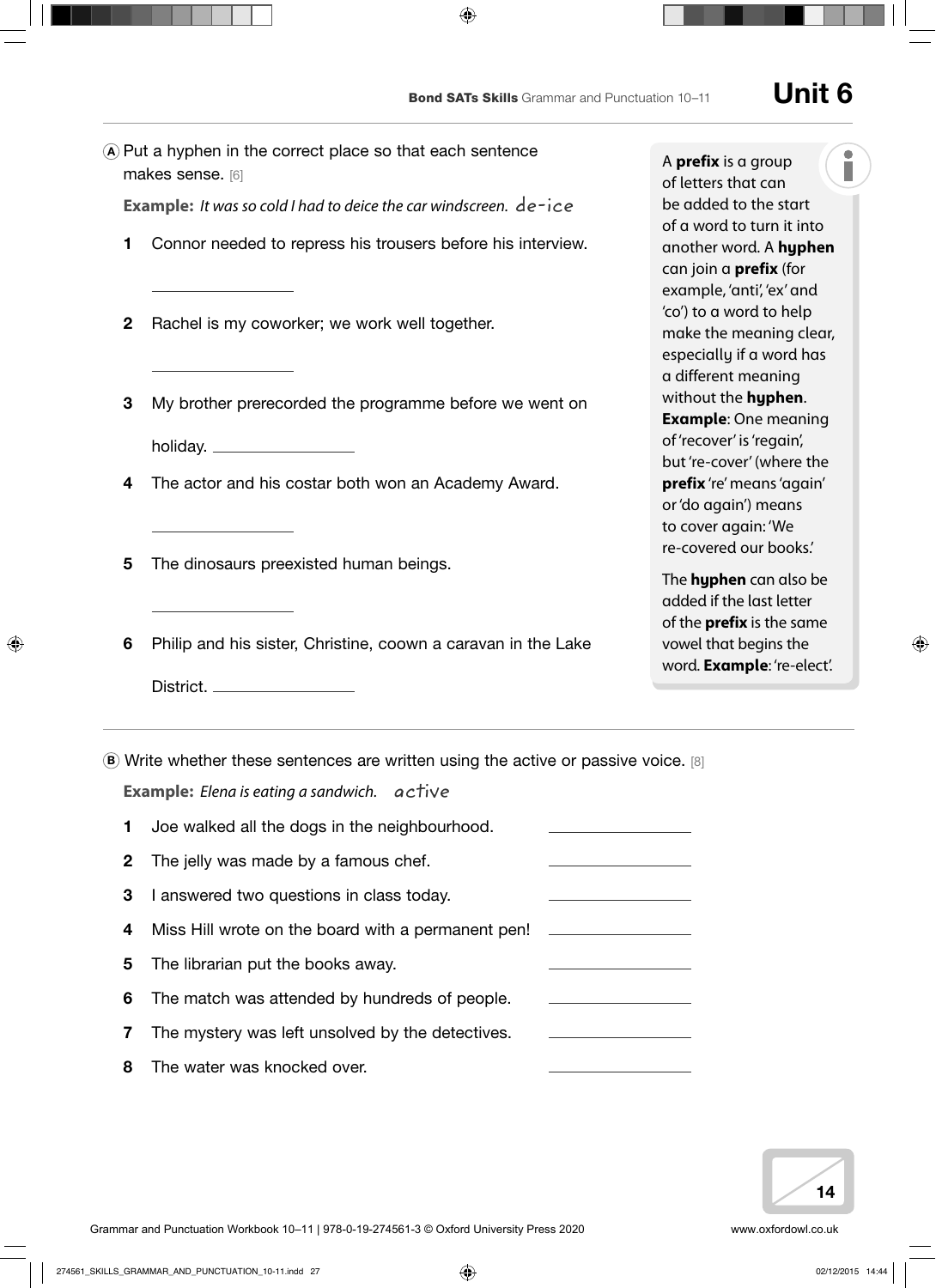# Unit 6 Bond SATs Skills Grammar and Punctuation 10–11

<sup>C</sup> Write out these sentences, changing the subject for subjective personal pronouns and changing the object for objective personal pronouns. [3]

**Example:** *Aleksander played the piano.* He played it.

- 1 The doorbell was rung by the girl.
- 2 Myself and my friend went to see Mr Choudry.
- 3 Jack and Harry climbed steadily up the ladder.



## Helpful Hint

Remember that the subject in a sentence comes before the verb and the object comes after the verb.

<sup>D</sup> Underline the informal phrases so that this diary entry is written in a personal style. One has been done as an example. [5]

Friday afternoon.

Well, today was amazing! I called Emily and (this evening I have been invited to a social event/I'm off to a party later)! (I cannot recall/Can't remember) whether it was her cousin's birthday or whatever, but (I don't care – it's all good/I am happy regardless of the reason)! It means that (I do not have to attend/I don't have to go to) the rugby match with Matt. It's bad enough that I can't be left alone but to have to sit for hours watching my brother (do the same old thing/play in the team) is (truly HORRENDOUS!/ less than enjoyable). Instead, I'm going to dance, eat and talk to Emily all night! Xxx

|              | $\epsilon$ ) Turn these words into verbs by adding a suffix: 'ate', 'en', 'ify' or 'ise'. [6]<br>Example: length lengthen     |   |                            |  |
|--------------|-------------------------------------------------------------------------------------------------------------------------------|---|----------------------------|--|
|              | formula __________________                                                                                                    | 4 | strength _________________ |  |
| $\mathbf{2}$ | <u> 1989 - Andrea State Barbara, política e a provincia de la provincia de la provincia de la provincia de la pro</u><br>sign | 5 | simple _________________   |  |
| 3            | patron                                                                                                                        | 6 |                            |  |
|              |                                                                                                                               |   |                            |  |

14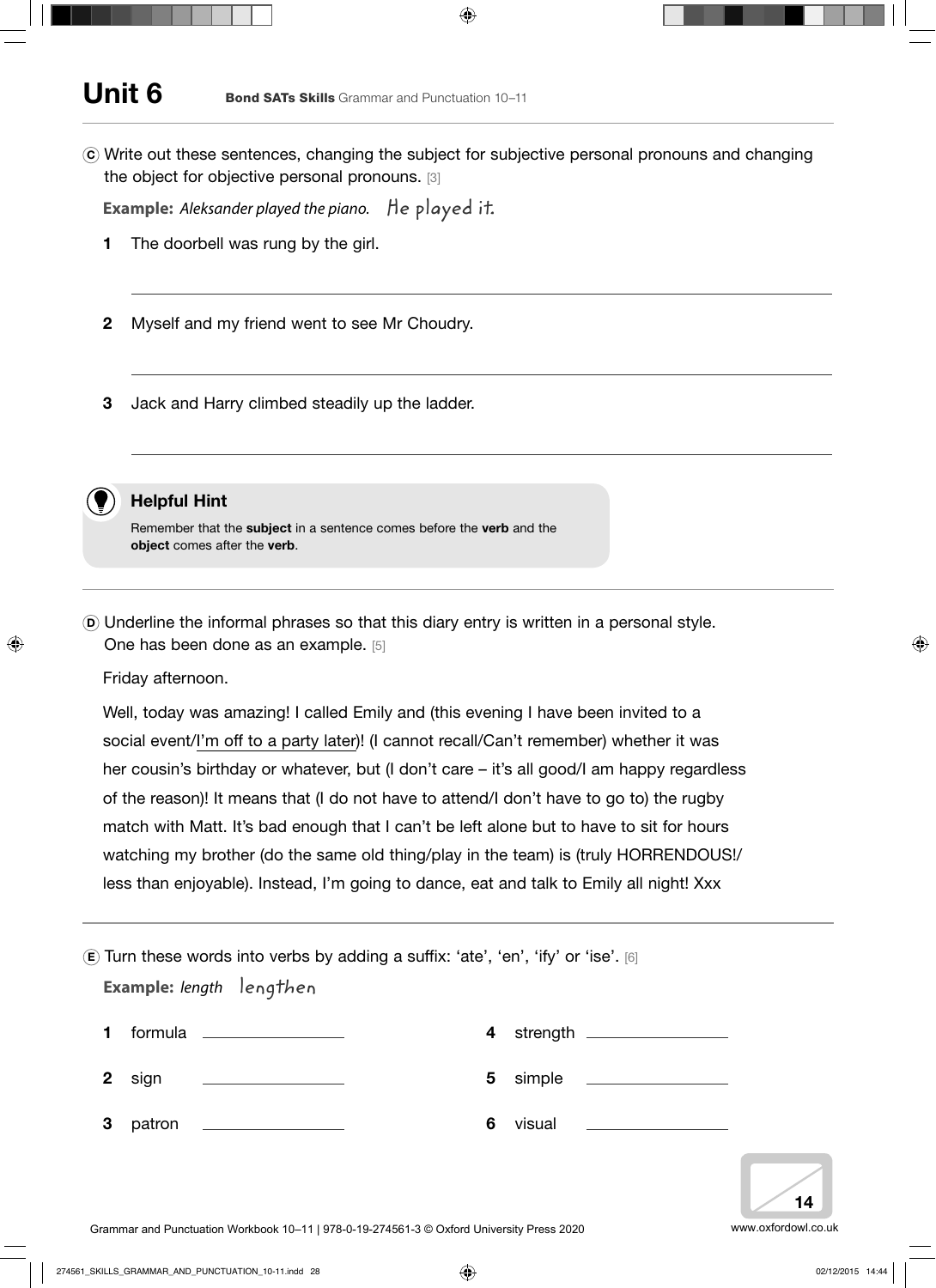|                                                                                                                                                                                                                                                                                                                                               |                                                                                                                                                                                                                                                   | the list below. [5]                                                                                               |      | (F) Replace the underlined words in the sentences with antonyms from |       |        |  | An antonym is a<br>word opposite in |                     |  |
|-----------------------------------------------------------------------------------------------------------------------------------------------------------------------------------------------------------------------------------------------------------------------------------------------------------------------------------------------|---------------------------------------------------------------------------------------------------------------------------------------------------------------------------------------------------------------------------------------------------|-------------------------------------------------------------------------------------------------------------------|------|----------------------------------------------------------------------|-------|--------|--|-------------------------------------|---------------------|--|
|                                                                                                                                                                                                                                                                                                                                               |                                                                                                                                                                                                                                                   | huge                                                                                                              | warm | wet                                                                  | quiet | narrow |  |                                     | meaning to another. |  |
|                                                                                                                                                                                                                                                                                                                                               | 1                                                                                                                                                                                                                                                 | <b>Example:</b> 'big' is an<br>I have a double bed, wardrobe and dressing table in my tiny<br>antonym for 'small' |      |                                                                      |       |        |  |                                     |                     |  |
|                                                                                                                                                                                                                                                                                                                                               |                                                                                                                                                                                                                                                   | bedroom. ___________________                                                                                      |      |                                                                      |       |        |  |                                     |                     |  |
|                                                                                                                                                                                                                                                                                                                                               | $\mathbf 2$                                                                                                                                                                                                                                       | Usually you need to be really loud in the library.                                                                |      |                                                                      |       |        |  |                                     |                     |  |
|                                                                                                                                                                                                                                                                                                                                               | 3<br>I was feeling really cold, so I made myself a nice drink.<br>The audience were dry after standing right next to the swimming pool. ___________<br>4<br>5<br>We had to walk single-file down the wide corridor. _____________________________ |                                                                                                                   |      |                                                                      |       |        |  |                                     |                     |  |
|                                                                                                                                                                                                                                                                                                                                               |                                                                                                                                                                                                                                                   |                                                                                                                   |      |                                                                      |       |        |  |                                     |                     |  |
|                                                                                                                                                                                                                                                                                                                                               |                                                                                                                                                                                                                                                   |                                                                                                                   |      |                                                                      |       |        |  |                                     |                     |  |
| G Place a different time adverbial from the list at the beginning of each sentence to show<br>the sequence of events. One has been done as an example. [4]<br>After that<br>Meanwhile<br>Finally<br>Second<br><b>First</b><br>First, take the printer and its documentation out of the box and attach<br>the plug to the back of the printer. |                                                                                                                                                                                                                                                   |                                                                                                                   |      |                                                                      |       |        |  |                                     |                     |  |
|                                                                                                                                                                                                                                                                                                                                               | 1                                                                                                                                                                                                                                                 |                                                                                                                   |      |                                                                      |       |        |  |                                     |                     |  |
|                                                                                                                                                                                                                                                                                                                                               | $\boldsymbol{2}$                                                                                                                                                                                                                                  | ___, attach the USB from the printer to the computer.                                                             |      |                                                                      |       |        |  |                                     |                     |  |
|                                                                                                                                                                                                                                                                                                                                               | 3                                                                                                                                                                                                                                                 |                                                                                                                   |      |                                                                      |       |        |  |                                     |                     |  |
|                                                                                                                                                                                                                                                                                                                                               | 4                                                                                                                                                                                                                                                 |                                                                                                                   |      |                                                                      |       |        |  |                                     |                     |  |
|                                                                                                                                                                                                                                                                                                                                               |                                                                                                                                                                                                                                                   |                                                                                                                   |      |                                                                      |       |        |  |                                     |                     |  |
|                                                                                                                                                                                                                                                                                                                                               |                                                                                                                                                                                                                                                   | <b>Helpful Hint</b>                                                                                               |      |                                                                      |       |        |  |                                     |                     |  |
|                                                                                                                                                                                                                                                                                                                                               | Remember that time adverbials help to show the order in which<br>something happens. When you use time adverbials, always read through<br>the sequence to make sure that you have put them in the correct order<br>and the text makes sense.       |                                                                                                                   |      |                                                                      |       |        |  |                                     |                     |  |

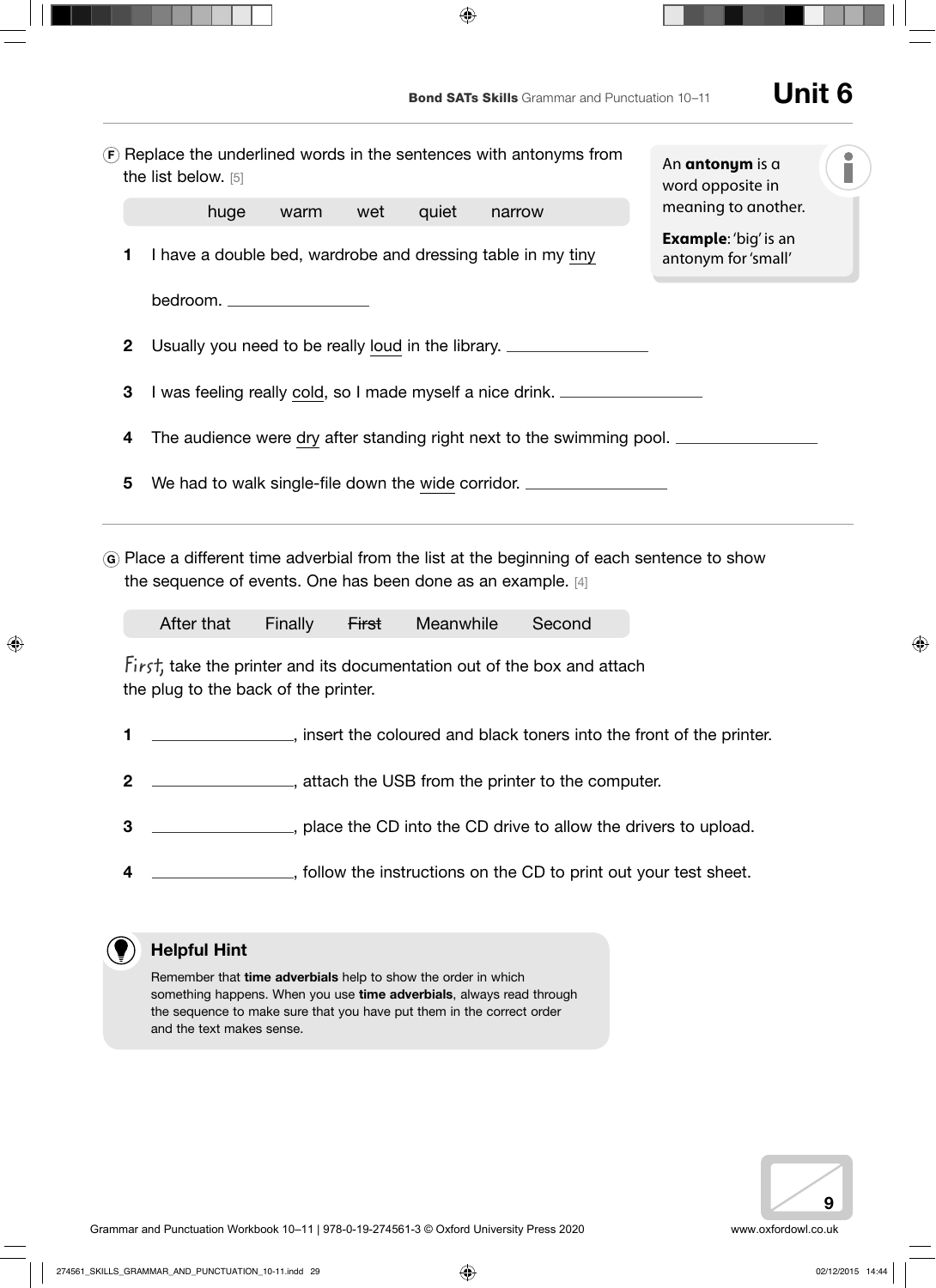## Unit 6 Bond SATs Skills Grammar and Punctuation 10–11

| <b>Quick quiz</b>                                                                                      |  |                                                                                                                                                                                                                                |                                                                                                                                                                                                     |  |  |  |  |
|--------------------------------------------------------------------------------------------------------|--|--------------------------------------------------------------------------------------------------------------------------------------------------------------------------------------------------------------------------------|-----------------------------------------------------------------------------------------------------------------------------------------------------------------------------------------------------|--|--|--|--|
|                                                                                                        |  |                                                                                                                                                                                                                                | 1–3 Place the time adverbials in the correct order to show the sequence of events.                                                                                                                  |  |  |  |  |
| Finally Next                                                                                           |  | Second                                                                                                                                                                                                                         |                                                                                                                                                                                                     |  |  |  |  |
| First, read the information. __________________, make sure that you understand it.                     |  |                                                                                                                                                                                                                                |                                                                                                                                                                                                     |  |  |  |  |
|                                                                                                        |  | The Summary School and Summary School and Summary School and Summary School and Summary School and Summary School and Summary School and Summary School and Summary School and Summary School and Summary School and Summary S |                                                                                                                                                                                                     |  |  |  |  |
| 4–6 Turn these words into verbs by adding a suffix: '-ate', '-en', '-ify' or '-ise'.                   |  |                                                                                                                                                                                                                                |                                                                                                                                                                                                     |  |  |  |  |
|                                                                                                        |  |                                                                                                                                                                                                                                |                                                                                                                                                                                                     |  |  |  |  |
| 7-10 Underline the formal phrases to make this text impersonal.                                        |  |                                                                                                                                                                                                                                | (I can't/It is not possible to) avoid the (road congestion/traffic jam) but (hopefully/it is hoped that)                                                                                            |  |  |  |  |
| (we'll be back by/the estimated time of arrival will be) midday.                                       |  |                                                                                                                                                                                                                                |                                                                                                                                                                                                     |  |  |  |  |
| 11–13 Join the informal phrases with their formal phrases.<br>Remain quiet.<br>I wash my hands of you. |  |                                                                                                                                                                                                                                |                                                                                                                                                                                                     |  |  |  |  |
| It's nice and toasty.                                                                                  |  | I want nothing more to do with you.                                                                                                                                                                                            |                                                                                                                                                                                                     |  |  |  |  |
| Shut up!                                                                                               |  | It is lovely and warm.                                                                                                                                                                                                         |                                                                                                                                                                                                     |  |  |  |  |
| original word and the correct word below. [7]                                                          |  |                                                                                                                                                                                                                                | 14-20 Underline the seven spelling or grammar mistakes in the following text. Then write the<br>North Sentinel Island lies in the Bay of Bengal. It is only around 72 square kilometres in area and |  |  |  |  |
|                                                                                                        |  |                                                                                                                                                                                                                                | consists of deep forests surounded by thin beaches. The Sentinelese people that inhabat the                                                                                                         |  |  |  |  |

island has no contact at all with anyone else so nobody know anything about them. How many people their are, what language they speak, what culture they have and what they eat is totally unknown. Because of the dense forestation they can't even be observe from the air. An amazing feet in a world of so many technological advances.



Grammar and Punctuation Workbook 10-11 | 978-0-19-274561-3 © Oxford University Press 2020 www.oxfordowl.co.uk